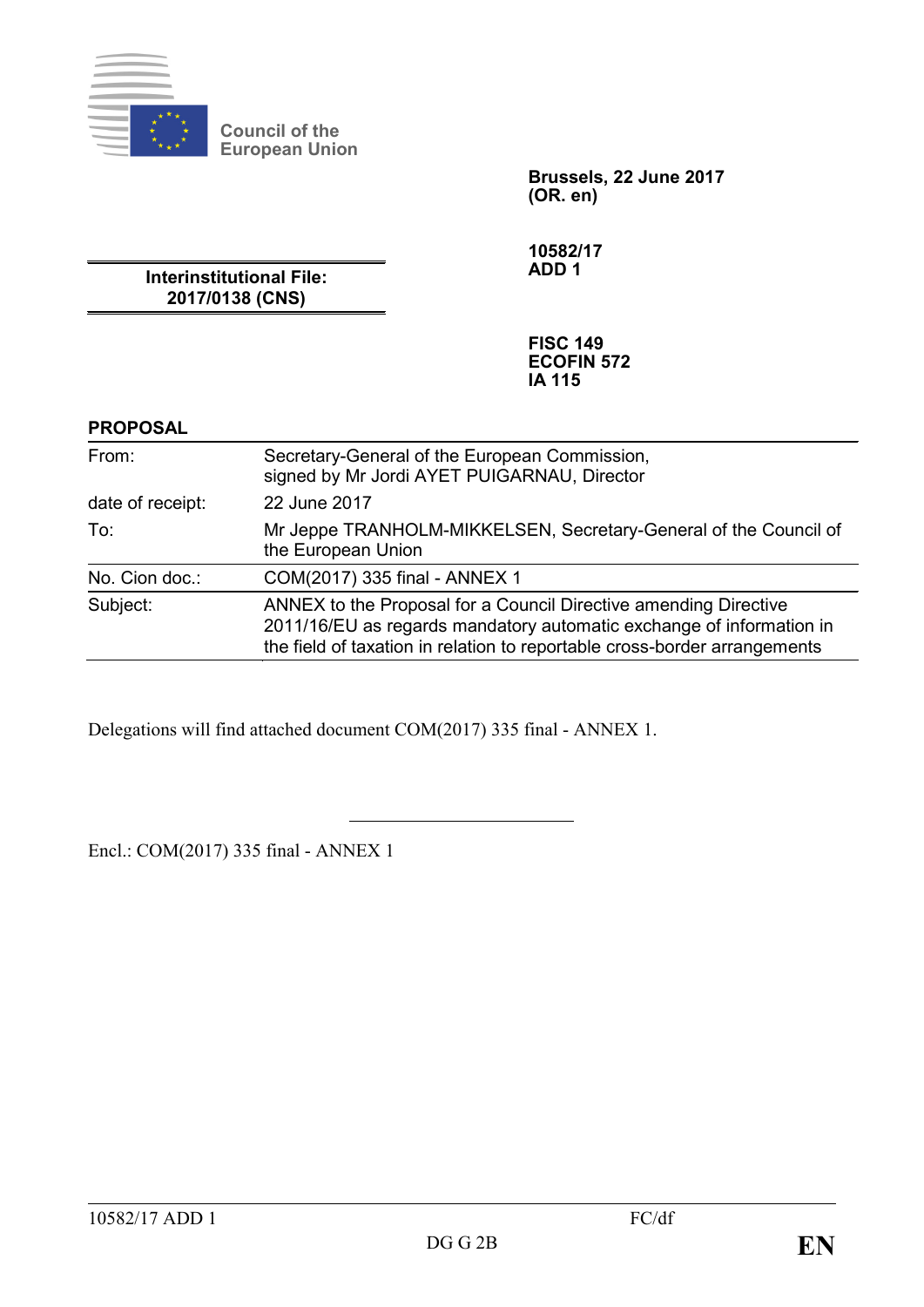

EUROPEAN **COMMISSION** 

> Brussels, 21.6.2017 COM(2017) 335 final

ANNEX 1

# **ANNEX**

**to the**

**Proposal for a Council Directive**

**amending Directive 2011/16/EU as regards mandatory automatic exchange of information in the field of taxation in relation to reportable cross-border arrangements**

> {SWD(2017) 236 final}  $\{SWD(2017)$  237 final $\}$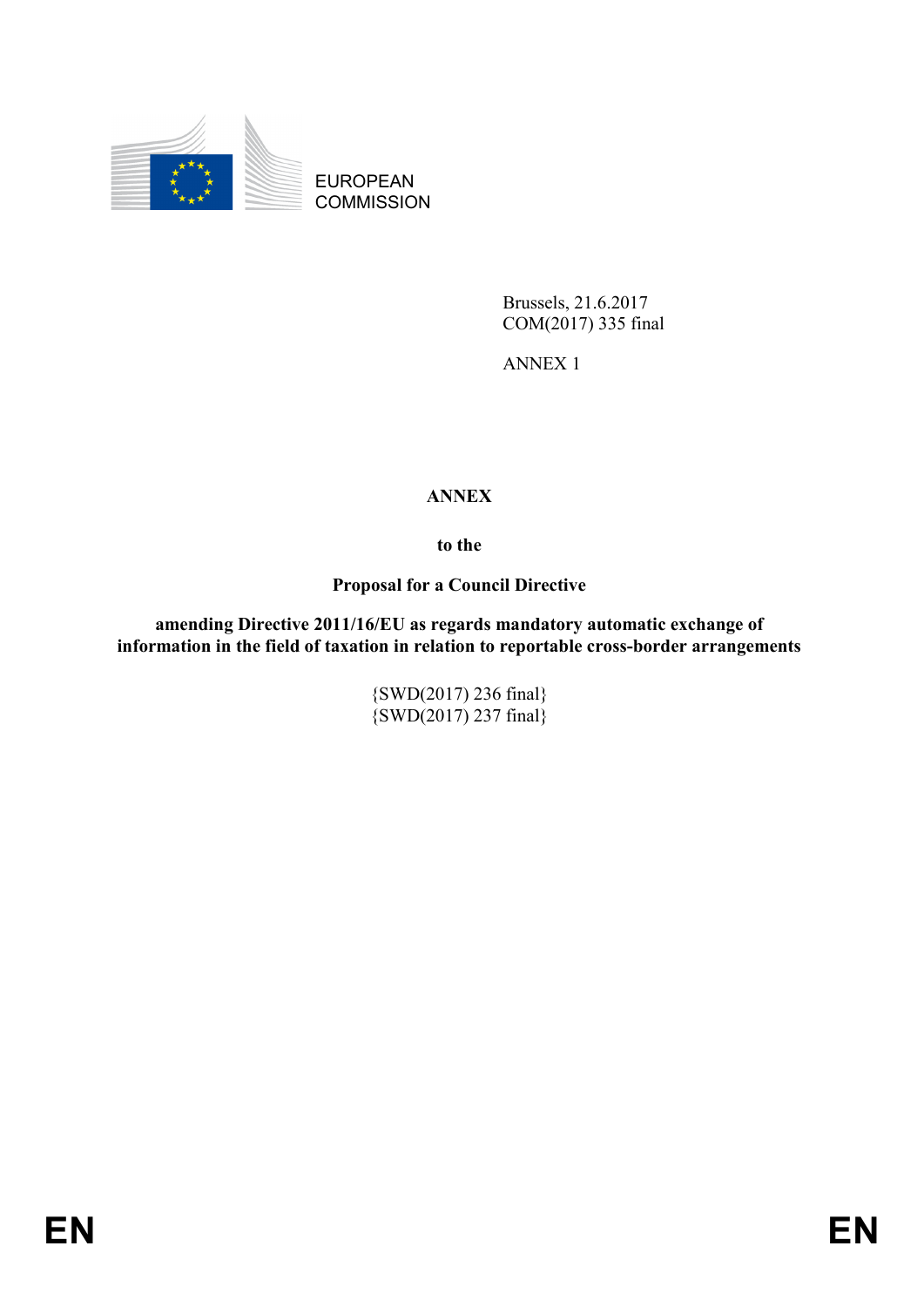# **"ANNEX IV HALLMARKS**

Generic hallmarks and specific hallmarks under category B may only be taken into account where they fulfil the "main benefit test".

#### **Main benefit test**

The test will be satisfied where the main benefit of an arrangement or of a series of arrangements is to obtain a tax advantage if it can be established that the advantage is the outcome which one may expect to derive from such an arrangement, or series of arrangements, including through taking advantage of the specific way that the arrangement or series of arrangements are structured.

#### **A. Generic hallmarks**

- 1. An arrangement or series of arrangements where the taxpayer undertakes to comply with a condition of confidentiality which may require them not to disclose how the arrangement could secure a tax advantage vis-à-vis other intermediaries or the tax authorities.
- 2. An arrangement or series of arrangements where the intermediary is entitled to receive a fee (or interest, remuneration for finance costs and other charges) for the arrangement or series of arrangements and this fee is fixed by reference to:
	- (a) the amount of the tax advantage derived from the arrangement or series of arrangements; or
	- (b) whether or not a tax advantage is actually derived from the arrangement or series of arrangements. This would include an obligation on the intermediary to partially or fully refund the fees where the intended tax advantage derived from the arrangement or series of arrangements was not partially or fully achieved.
- 3. An arrangement or series of arrangements that involves the use of standardised documentation including standard forms. The documentation is commonly available to more than one taxpayer and does not need to be tailor-made to enable a taxpayer to implement the arrangement or series of arrangements.

## **B. Specific hallmarks which may be linked to the main benefit test**

- 1. An arrangement or series of arrangements whereby the taxpayer uses losses to reduce their tax liability, including through the transfers of those losses to another jurisdiction or by the acceleration of the use of those losses.
- 2. An arrangement or series of arrangements that has the effect of converting income into capital, gifts or other categories of revenue which are taxed at a lower level.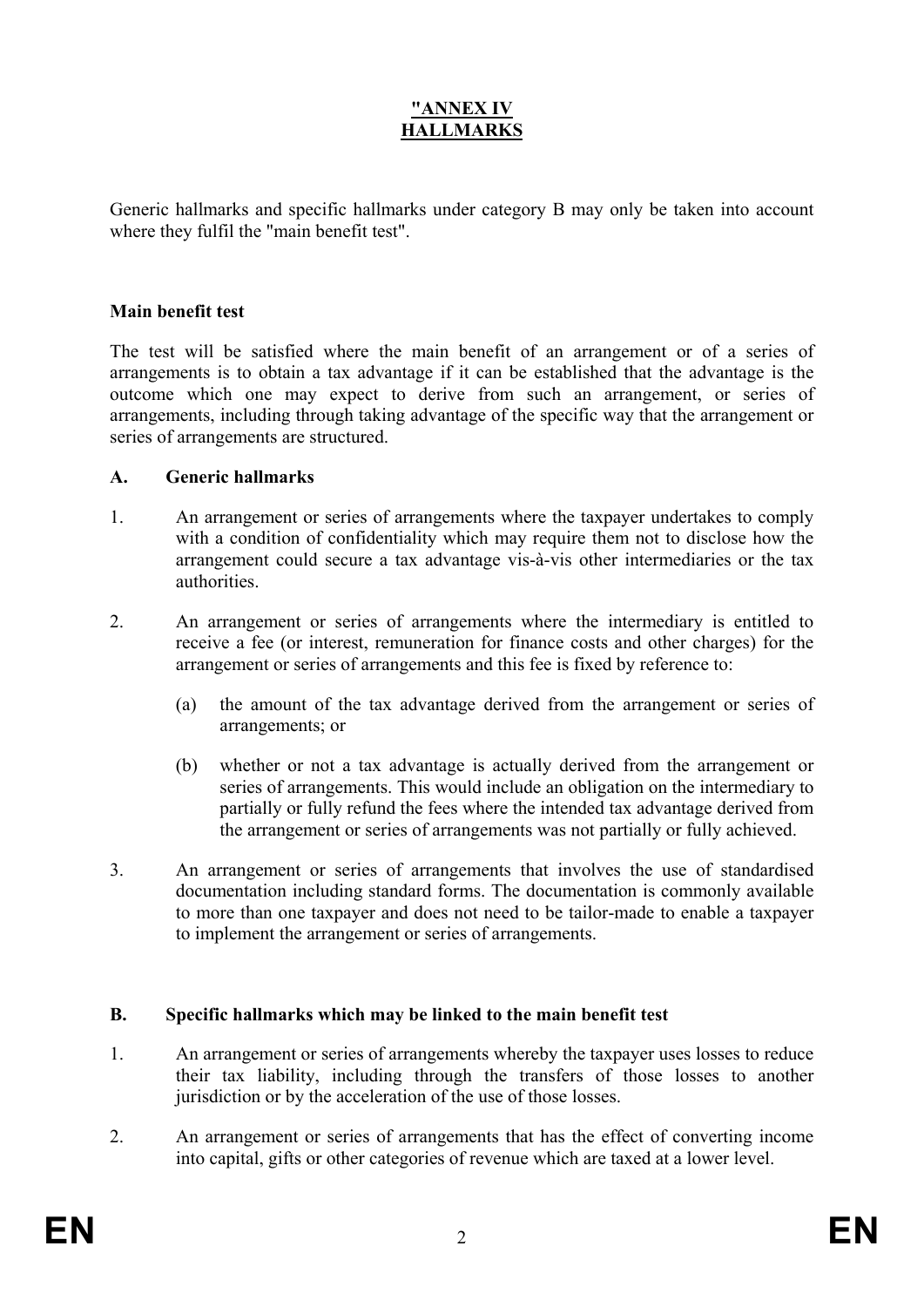3. An arrangement or series of arrangements which includes circular transactions resulting in the round-tripping of funds, namely through involving interposed entities without other primary commercial function or transactions that offset or cancel each other or that have other similar features.

# **C. Specific hallmarks related to cross-border transactions**

- 1. An arrangement or series of arrangements that involves deductible cross-border payments made between two or more related parties where at least one of the following conditions occurs:
	- (a) the recipient is not resident for tax purposes in any tax jurisdiction;
	- (b) although the recipient is resident for tax purposes in a jurisdiction, that jurisdiction either:
		- i. does not impose any corporate tax; or
		- ii. imposes corporate tax at zero rate or at a statutory corporate tax rate lower than half of the average statutory corporate tax rate in the Union, as it stands at the end of the previous calendar year; or
		- iii. is included in a list of certain third-country jurisdictions which have been assessed by Member States collectively or within the framework of an international organisation as having harmful tax regimes.
	- (c) the payment benefits from a partial or full exemption from tax in the jurisdiction where the recipient is resident for tax purposes;
	- (d) the payment benefits from a preferential tax regime in the jurisdiction where the recipient is resident for tax purposes;
	- (e) there is a mismatch within the scope of Council Directive amending Directive (EU) 2016/1164 as regards hybrid mismatches with third countries, which was adopted by the Council of Ministers on 23 May 2017.
- 2. The same asset is subject to depreciation in more than one jurisdiction.
- 3. More than one taxpayer can claim relief from double taxation in respect of the same item of income in different jurisdictions.
- 4. There is an arrangement or series of arrangements that includes transfers of assets and where there is a material difference in the amount being treated as payable in consideration for the assets in those jurisdictions involved.